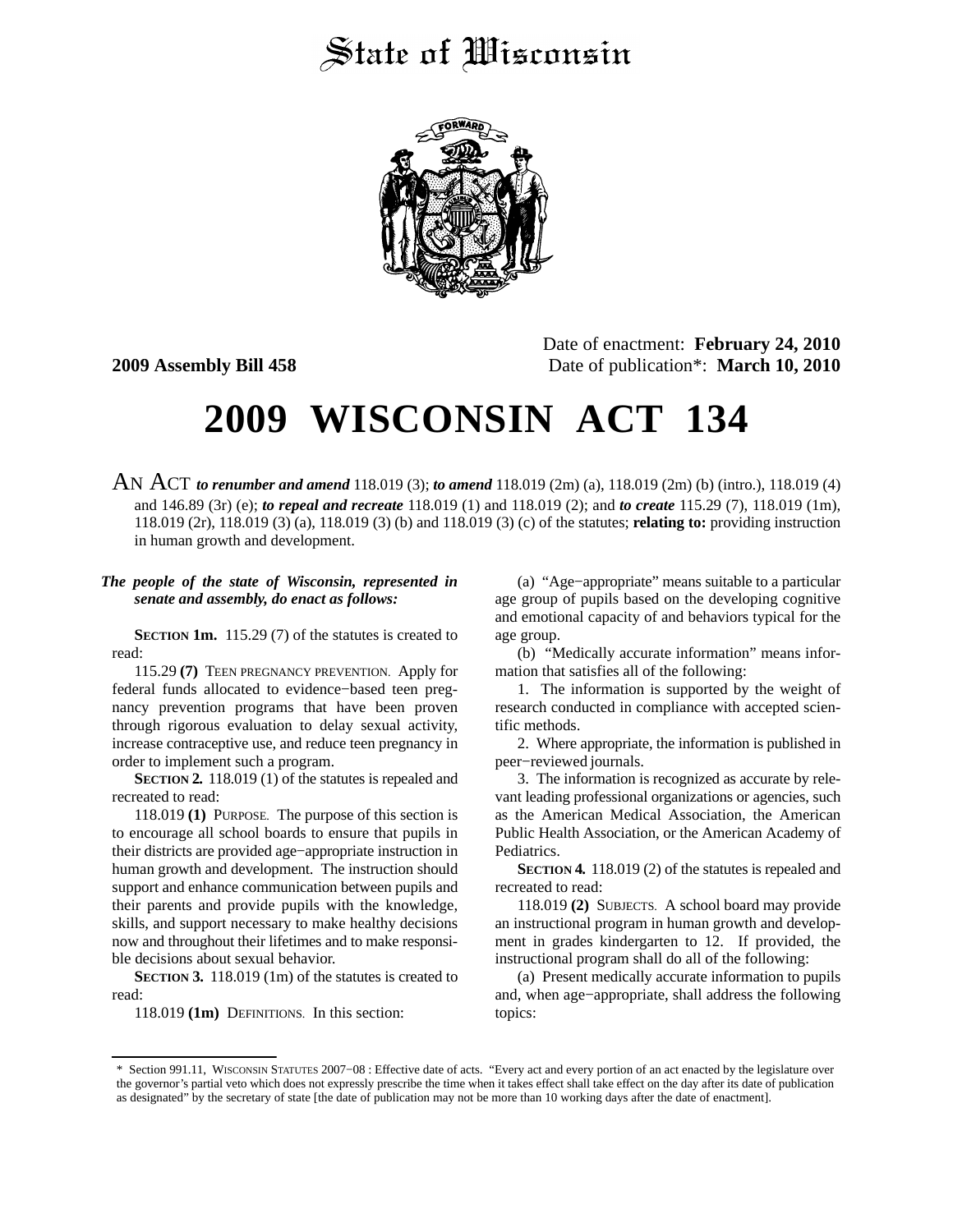1. The importance of communication about sexuality and decision making about sexual behavior between the pupil and the pupil's parents, guardians, or other family members.

2. Reproductive and sexual anatomy and physiology, including biological, psychosocial, and emotional changes that accompany maturation.

3. Puberty, pregnancy, parenting, body image, and gender stereotypes.

4. The skills needed to make responsible decisions about sexuality and sexual behavior throughout the pupil's life, including how to refrain from making inappropriate verbal, physical, and sexual advances and how to recognize, rebuff, and report any unwanted or inappropriate verbal, physical, and sexual behaviors.

5. The benefits of and reasons for abstaining from sexual activity. Instruction under this subdivision shall stress the value of abstinence as the most reliable way to prevent pregnancy and sexually transmitted infections.

6. The health benefits, side effects, and proper use of contraceptives and barrier methods approved by the federal food and drug administration to prevent pregnancy and barrier methods approved by the federal food and drug administration to prevent sexually transmitted infections.

7. Methods for developing healthy life skills, including setting goals, making responsible decisions, communicating, and managing stress.

8. How alcohol and drug use affect responsible decision making.

9. The impact of media and one's peers on thoughts, feelings, and behaviors related to sexuality.

(b) Use instructional methods and materials that do not promote bias against pupils of any race, gender, religion, sexual orientation, or ethnic or cultural background or against sexually active pupils or children with disabilities.

(c) Promote self−esteem and positive interpersonal skills, with an emphasis on healthy relationships, including friendships, marriage, and romantic and familial relationships.

(d) Identify counseling, medical, and legal resources for survivors of sexual abuse and assault, including resources for escaping violent relationships.

**SECTION 5g.** 118.019 (2m) (a) of the statutes is amended to read:

118.019 **(2m)** (a) If a school board provides instruction in any of the areas under sub. (2)  $(e)$  (a), the school board shall ensure that instruction in marriage and parental responsibility is provided in the same course, during the same school year, as the area under sub. (2) (e).

**SECTION 5r.** 118.019 (2m) (b) (intro.) of the statutes is amended to read:

118.019 **(2m)** (b) (intro.) The school board shall ensure that instruction related to the areas under sub. (2) (e) (a) does all of the following:

**SECTION 5t.** 118.019 (2r) of the statutes is created to read:

118.019 **(2r)** REQUIRED SUBJECTS. A school board that provides an instructional program in human growth and development under this section shall, when age−appropriate, instruct pupils about all of the following:

(a) The criminal penalties for engaging in sexual activities involving a child under ch. 948.

(b) The sex offender registration requirements under s. 301.45. Instruction under this paragraph shall include who is required to report under s. 301.45, what information must be reported, who has access to the information reported, and the implications of being registered under s. 301.45.

**SECTION 6.** 118.019 (3) of the statutes is renumbered 118.019 (3) (intro.) and amended to read:

118.019 **(3)** DISTRIBUTION OF CURRICULUM TO PAR-ENTS; NOTICE. (intro.) Each school board that provides an instructional program in human growth and development shall annually provide the parents or guardians of each pupil enrolled in the school district with an outline of the human growth and development curriculum used in the pupil's grade level and information regarding how the parent or guardian may inspect the complete curriculum and instructional materials. The school board shall make the complete human growth and development curriculum and all instructional materials available for inspection by a parent or guardian upon his or her request for inspection at any time, including prior to their use in the classroom. A school board that elects not to provide an instructional program in human growth and development under this section shall, by September 30 of each school year, send home to the parent or guardian of each pupil enrolled in the school district a notice that includes all of the following:

**SECTION 7.** 118.019 (3) (a) of the statutes is created to read:

118.019 **(3)** (a) A statement that the school board is encouraged by state statute to provide instruction in human growth and development in grades kindergarten to 12.

**SECTION 8.** 118.019 (3) (b) of the statutes is created to read:

118.019 **(3)** (b) The subjects of instruction required under subs.  $(2)$ ,  $(2m)$ , and  $(2r)$  if the school board were to provide instruction in human growth and development.

**SECTION 9.** 118.019 (3) (c) of the statutes is created to read:

118.019 **(3)** (c) A statement that the school board is not providing any human growth and development instruction to pupils enrolled in the school district.

**SECTION 9m.** 118.019 (4) of the statutes is amended to read:

118.019 **(4)** EXEMPTION FOR INDIVIDUAL PUPILS. No pupil may be required to take instruction in human